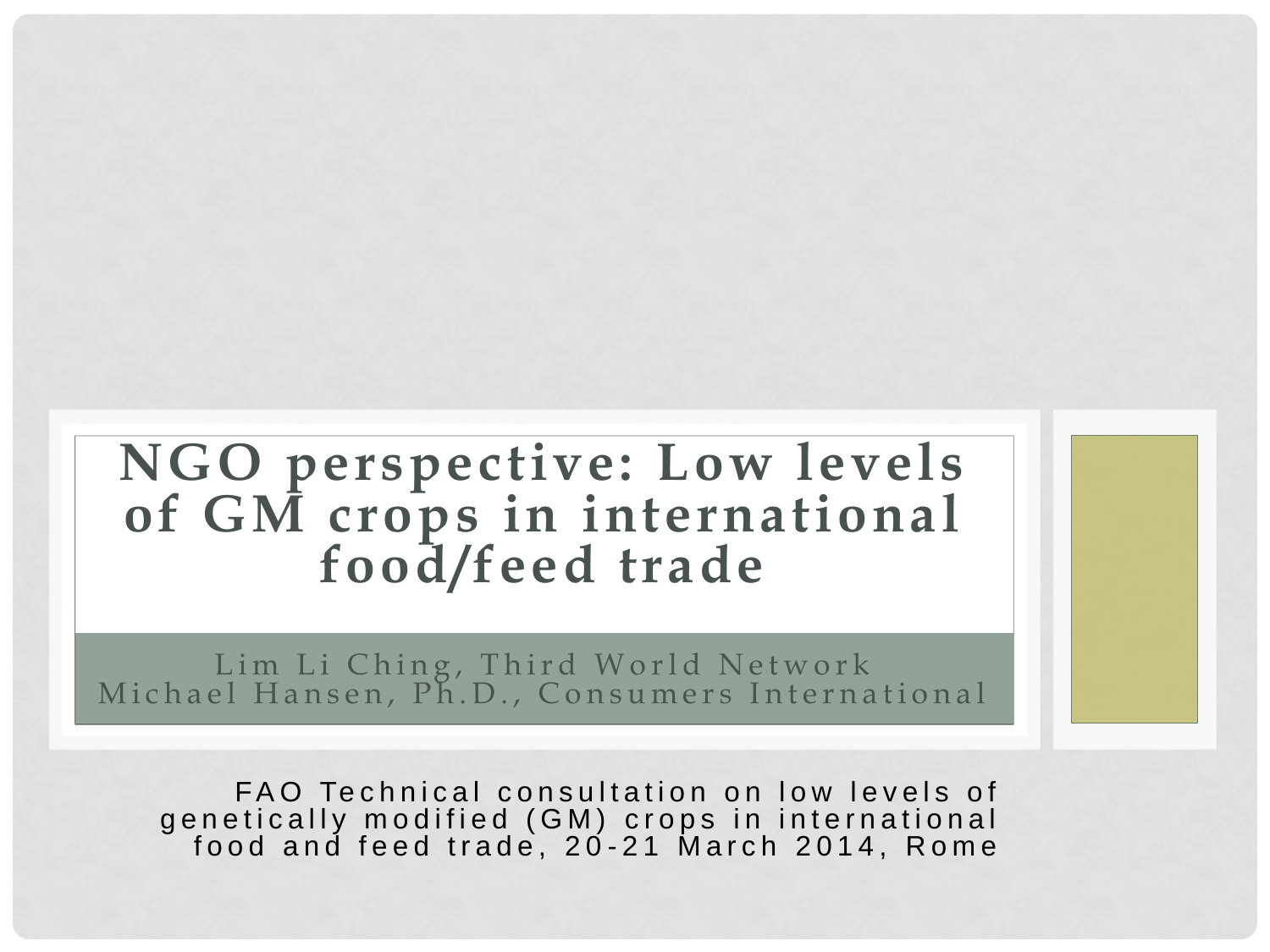### Low levels of GM crops in international trade

- Unauthorized/unapproved GMOs found at "low levels" in shipments of non-GM crops, in shipments of approved GM crops or in food products
- How does it happen?
	- Co-mingling due to nature of commodity grain trade
	- Gene flow e.g. seed or pollen movement
	- Human error
- Scenario 1: Unapproved GM crop in both countries of export and import (adventitious presence, AP) e.g. LL601, Monsanto HT wheat, Bt10
- Scenario 2: Unapproved GM crop in country of import, but may be authorized in country of export (low level presence, LLP), e.g. MIR162, HT alfalfa

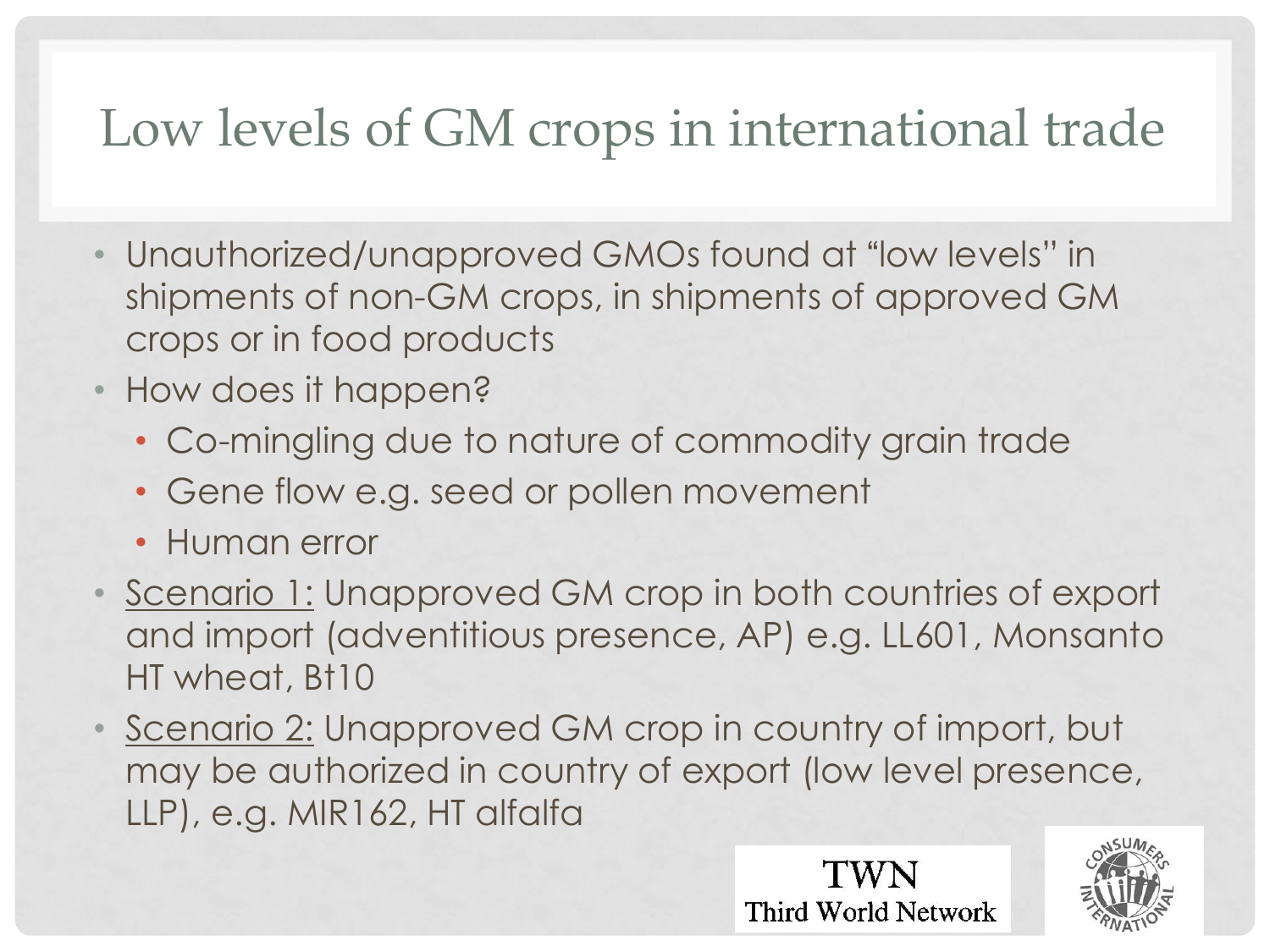### Potential risks

- Unauthorized GMOs would not have undergone a risk or safety assessment in the country of import
- In case of LLP, risk or safety assessment may or may not have been done in country of export
- => Circumvention of national and international laws that preserve the right of importing countries to prior informed consent and decision-making based on risk assessment
- Possibility of untested GMOs in field trials (e.g. LL601, Bt11, Monsanto HT wheat) or GM crops with higher risk levels entering food and feed supply (e.g. StarLink maize)

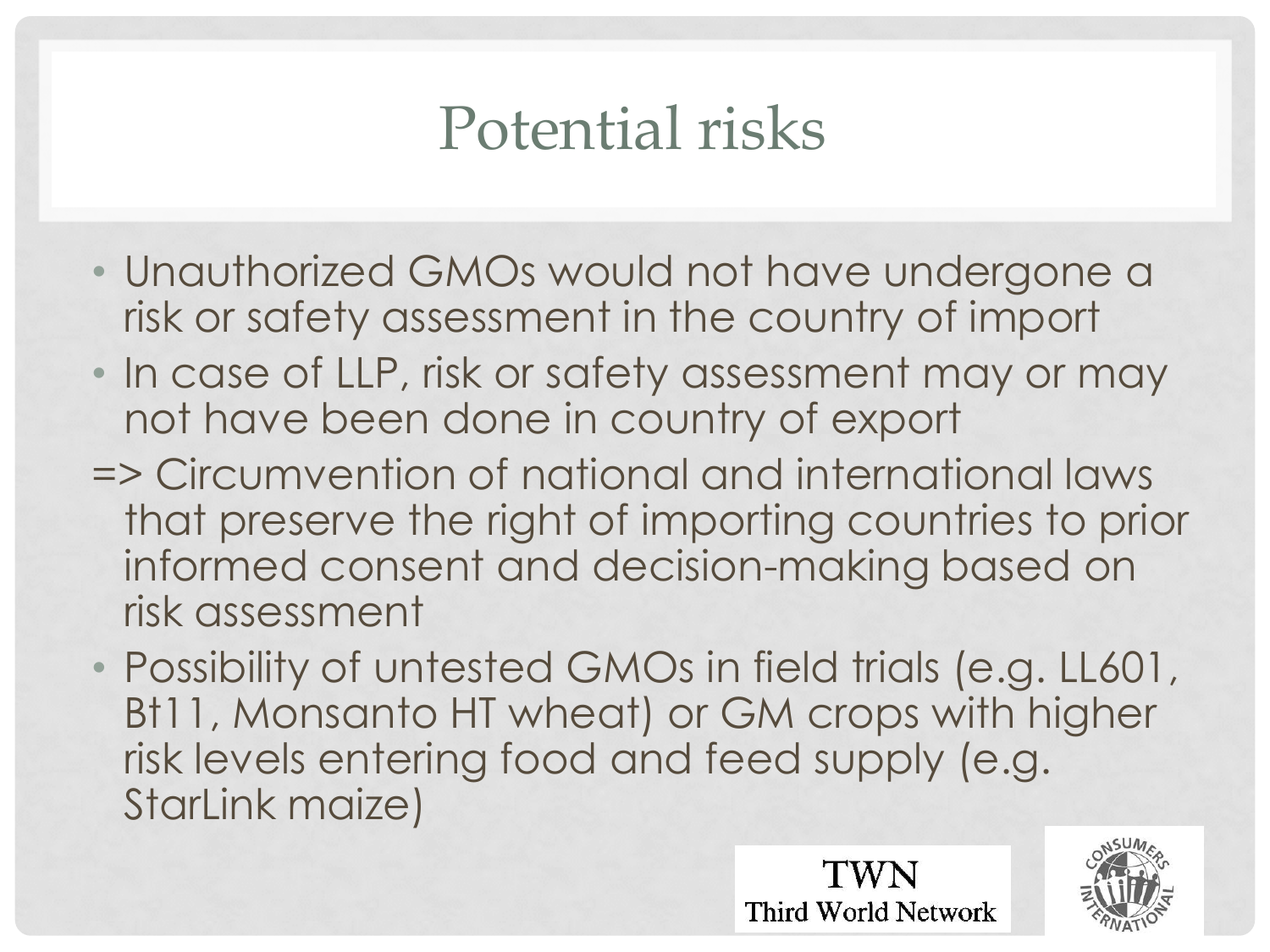### Relevant policy and regulatory means to address issue

- Codex Guideline for the Conduct of Food Safety Assessment of Foods Derived from Recombinant-DNA Plants (CAC/GL 45- 2003)
	- Annex 3 on Food Safety Assessment in Situations of Low-Level Presence of Recombinant-DNA Plant Material (CAC/GL 45-2008)
- Cartagena Protocol on Biosafety
	- Article 17: Unintentional transboundary movements and emergency measures
	- Article 18.2(a): Documentation accompanying LMOs intended for direct use as food or feed, or for processing
	- Article 25: Illegal transboundary movements
	- Nagoya-Kuala Lumpur Supplementary Protocol on Liability and Redress: If damage occurs

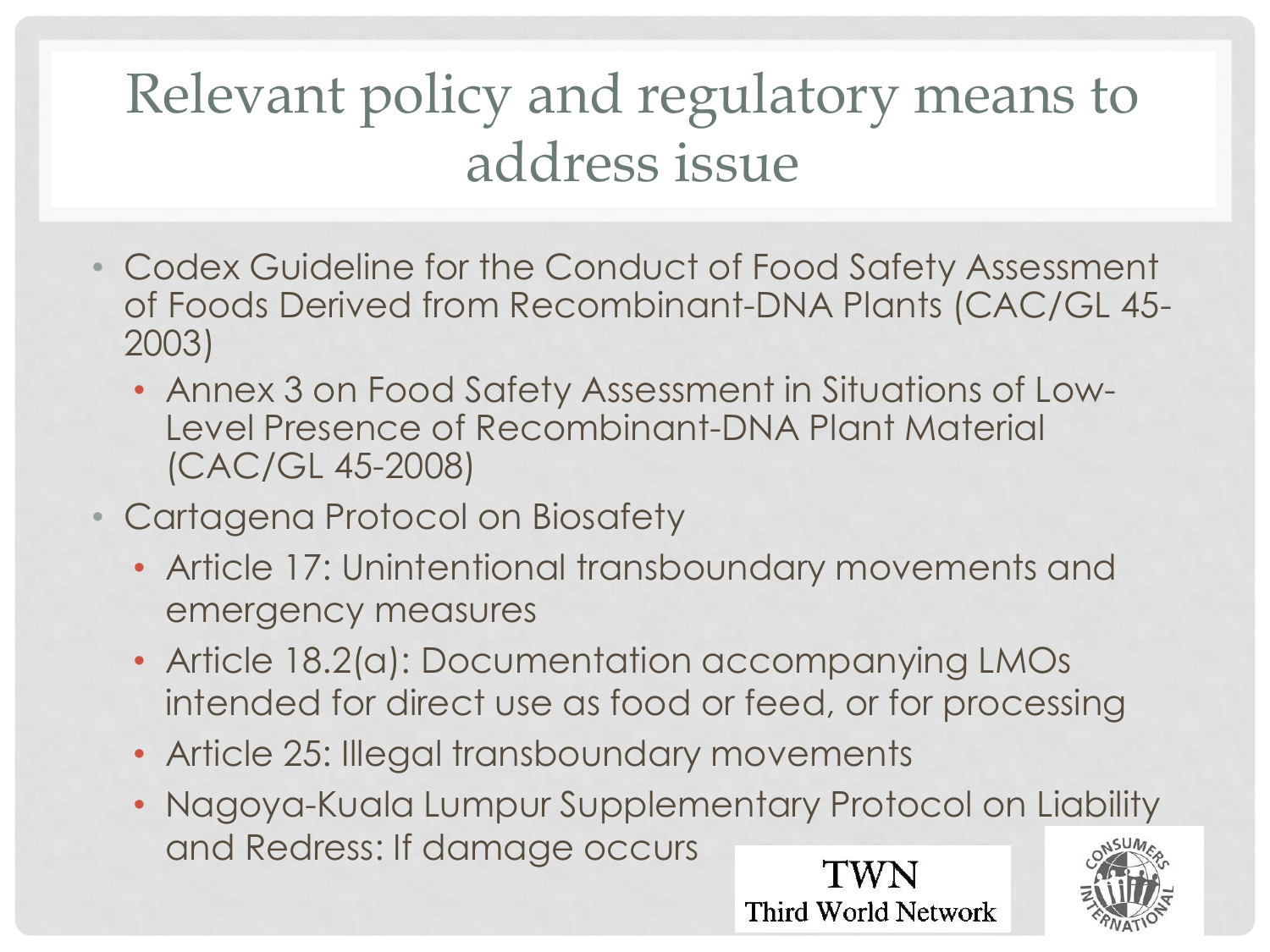### Considerations for Exporting countries (1)

- Stringent controls of field trials and commercial plantings, including monitoring
- Ensure clear identification in the documentation accompanying shipments
- $\Rightarrow$  Article 18.2(a) of the Cartagena Protocol on Biosafety
- $\Rightarrow$  Para 4(a), Decision BS III/10: In cases where the identity of the living modified organisms is known through means such as identity preservation systems, that the shipment contains living modified organisms that are intended for direct use as food or feed, or for processing

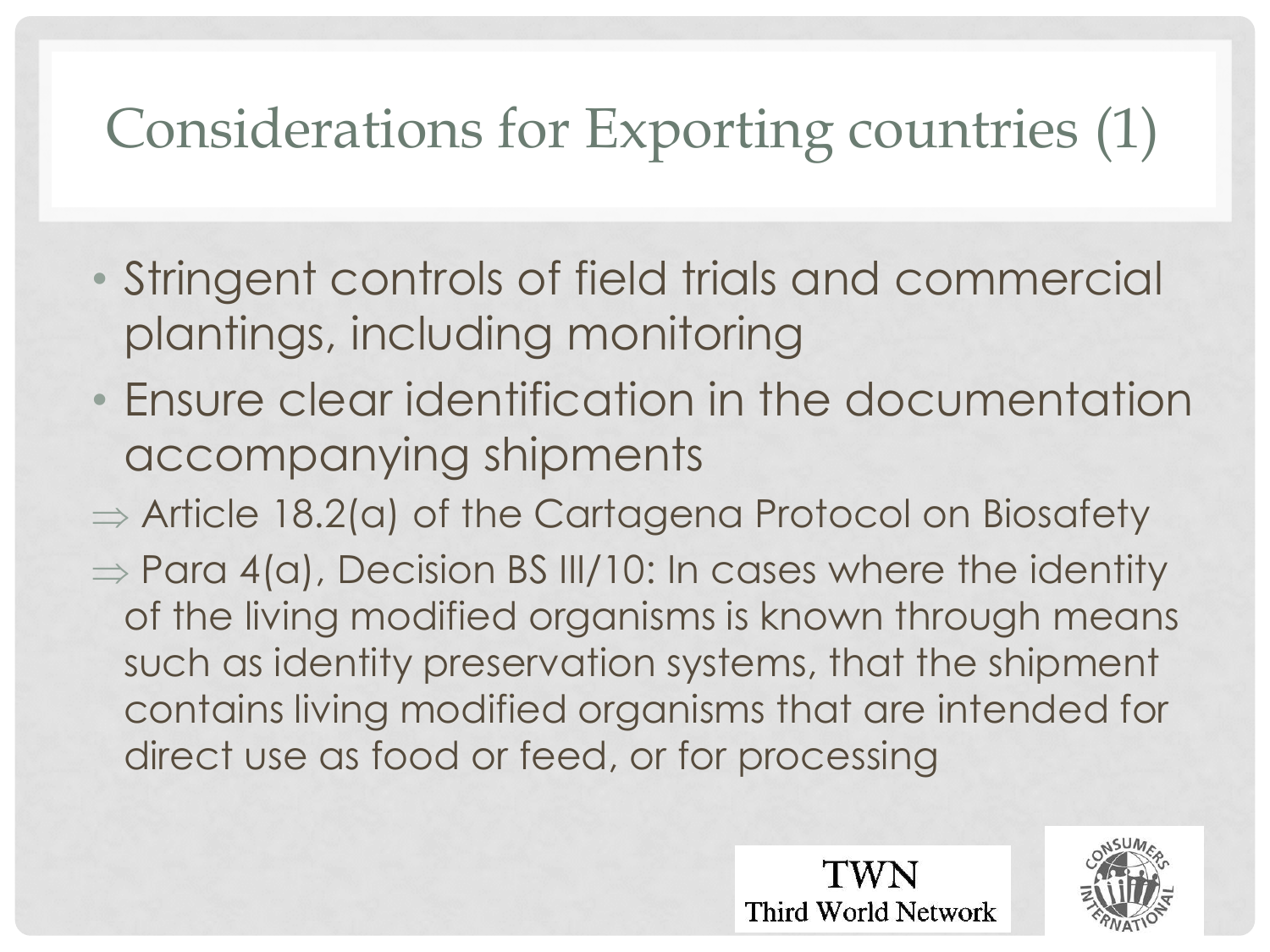# Considerations for Exporting Countries (2)

Segregation, identify preservation and testing to ensure that no unauthorized GMO enters the food/feed chain

#### $\Rightarrow$  Decision BSIII/10 adopted in 2006, Para 4

- c) That the living modified organisms are not intended for intentional introduction into the environment;
- d) The common, scientific and, where available, commercial names of the living modified organisms;
- e) The transformation event code of the living modified organism or, where available, as a key to accessing information in the Biosafety Clearing-House, its unique identifier code;
- f) The internet address of the Biosafety Clearing-House for further information

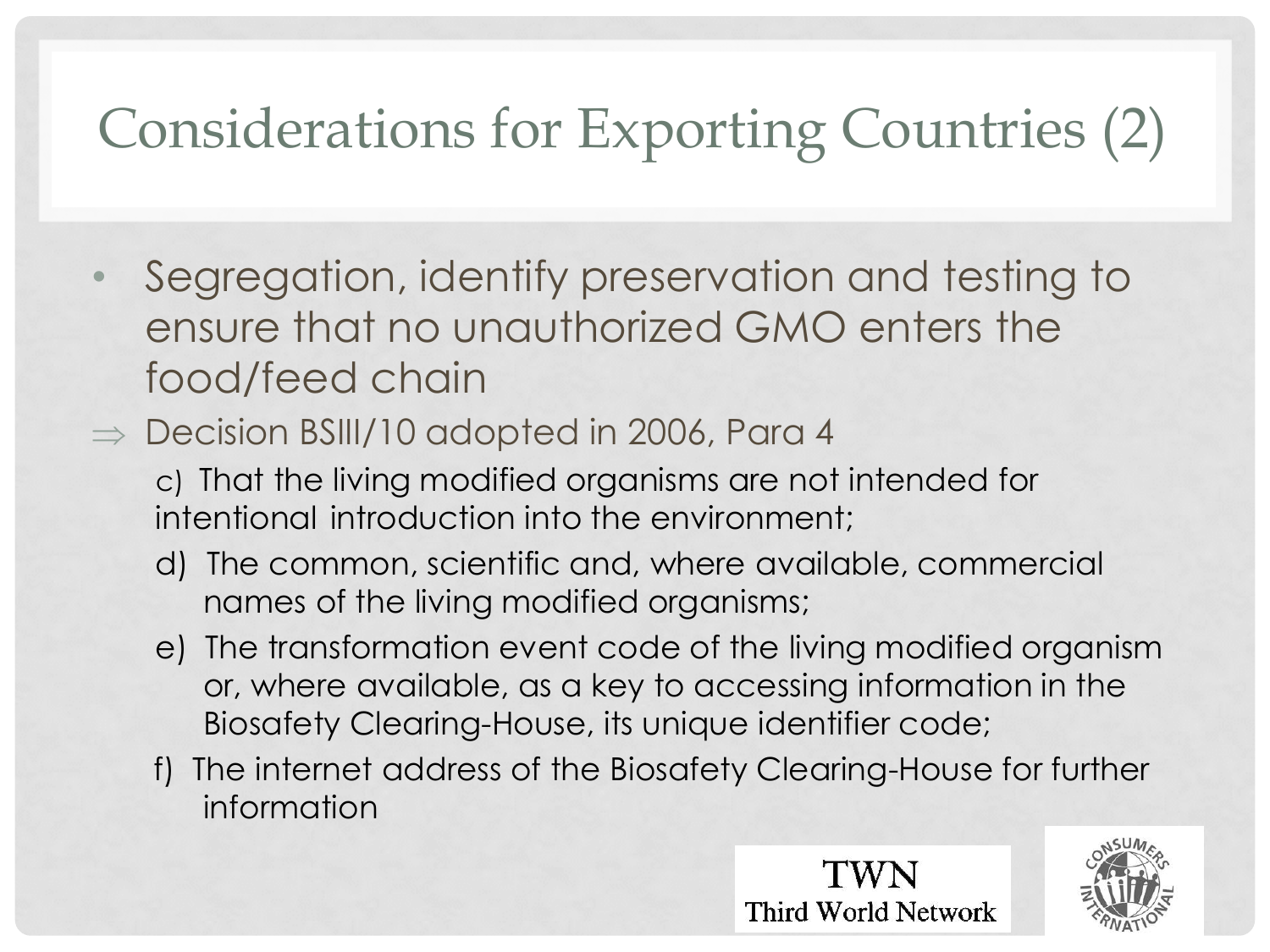### Considerations for Exporting Countries (3)

- Compliance with importing country's domestic regulations, including zero tolerance policies
- => Decision BSIII/10 adopted at COP-MOP3 (2006)
- => Annex 3 of Codex Guideline: "Does not eliminate … responsibility of industries, exporters and, when applicable, national competent authorities to continue to meet importing countries' requirements, including in relation to unauthorized recombinant-DNA plant material" (Para 6, Annex 3, CAC/GL 45-2008)
- To avoid cases of adventitious presence, ensure conduct of a safety assessment consistent with the Codex guideline, for all GM crops in research and field trials

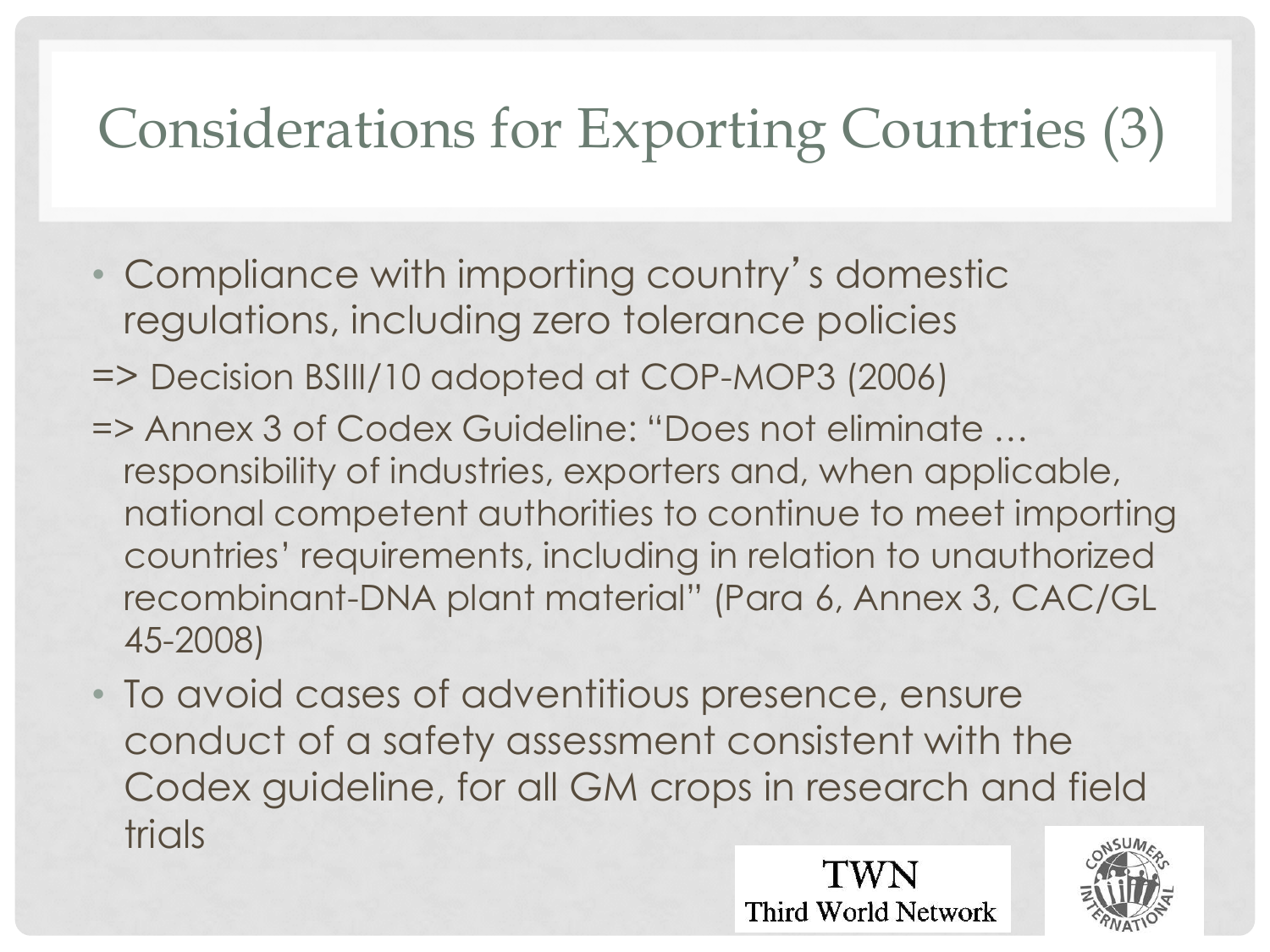### Considerations for Exporting Countries (4)

- If there are cases of 'unintentional transboundary movement', notify affected or potentially affected countries and provide available relevant information
- Consult affected or potentially affected countries to enable determination of appropriate responses and action, including emergency measures

=> Article 17 of the Cartagena Protocol on Biosafety

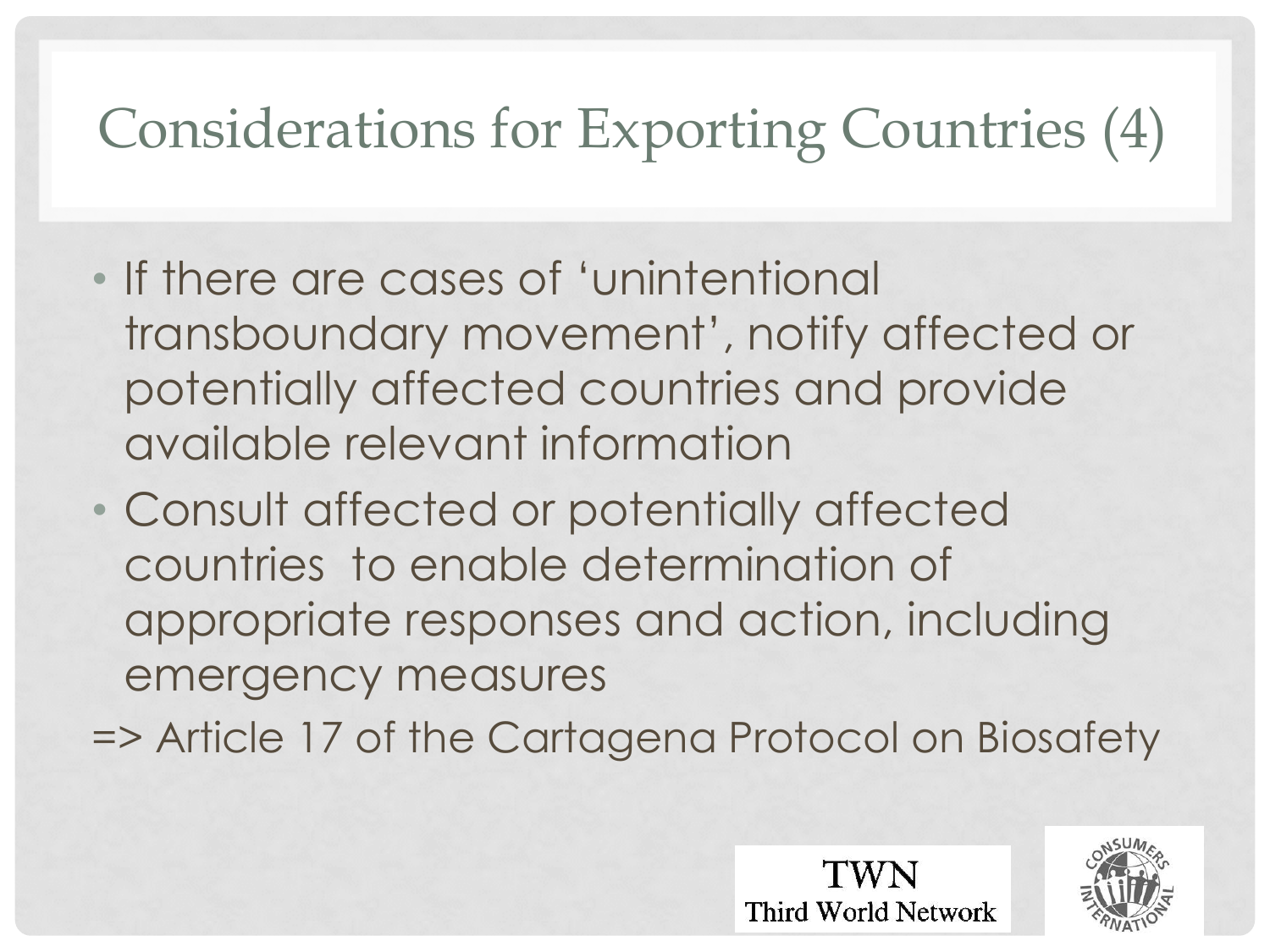## Considerations for Exporting Countries (5)

- Data and information on GM crops should be made available to a publicly accessible FAO database, including "where detection method protocols and appropriate reference material … suitable for low-level situations may be obtained" Para 28(i)
- "Product applicant should provide further information and clarification … [including] a validated protocol for an eventspecific or trait-specific detection method suitable for low level situations and appropriate reference materials" Para 31
- ⇒Annex 3 of Codex guideline (CAC/GL 45-2008)
- Decision V/9 Para 5**:** *Invites* Parties to nominate national and international reference laboratories with the view to establishing, through the Biosafety-Clearing House, an electronic network of laboratories to facilitate the identification of living modified organisms as well as the sharing of information and experiences.TWN

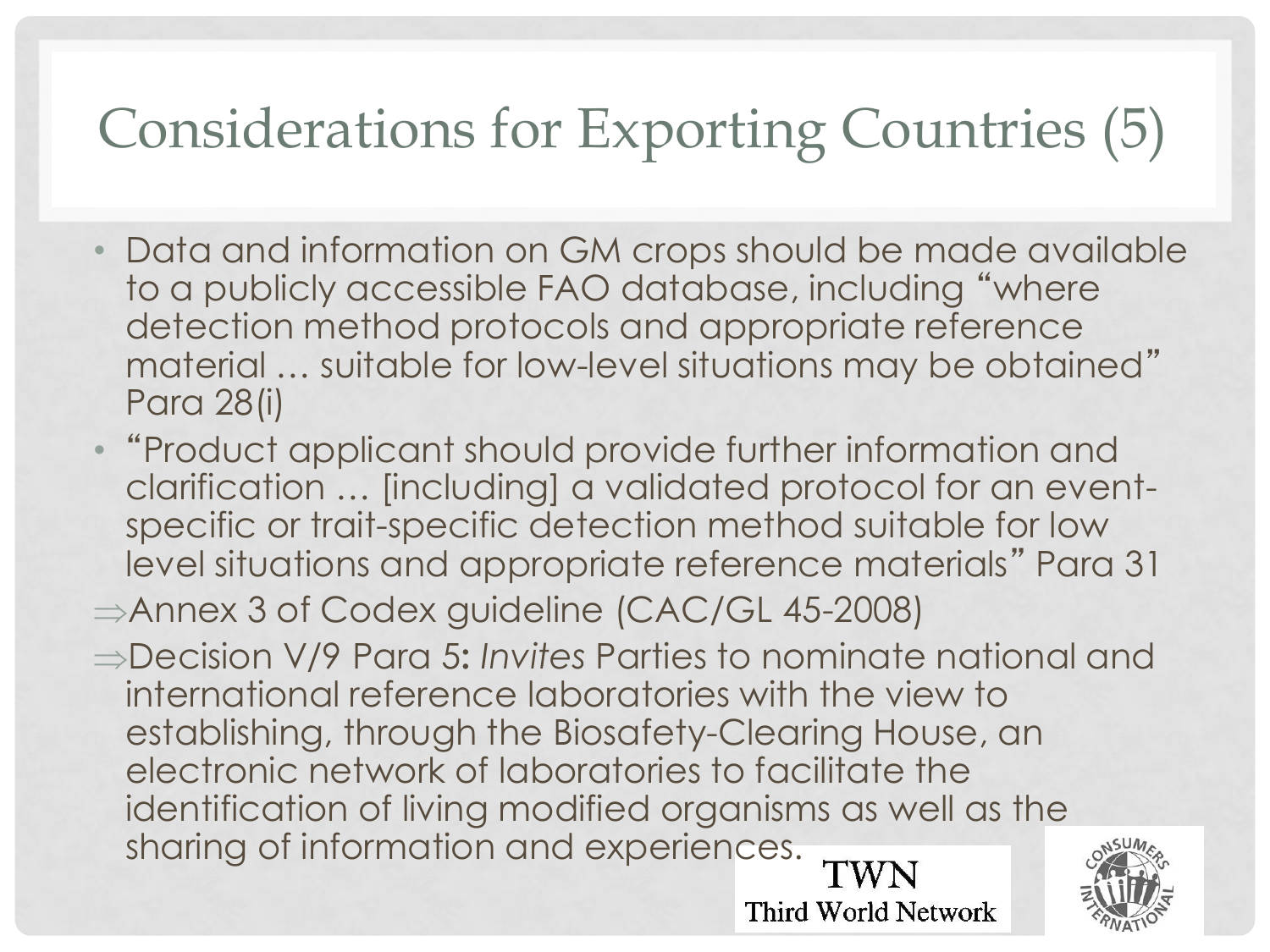### Considerations for Importing Countries (1)

- Sovereign right to decide on policy, including zero tolerance, and require that all GM crops be risk assessed prior to approval
- Full flexibility for a country to require zero tolerance of unapproved GM crops
- => Article 25 of Cartagena Protocol on Biosafety
- => Measures to ensure that the GMOs destined for food or feed, or for processing are "authorized in accordance with domestic regulatory frameworks" and documentation is "in compliance with the requirements of the country of import" (Decision BSIII/10) => Annex 3 of Codex guideline (Para 6, CAC/GL 45-2008)

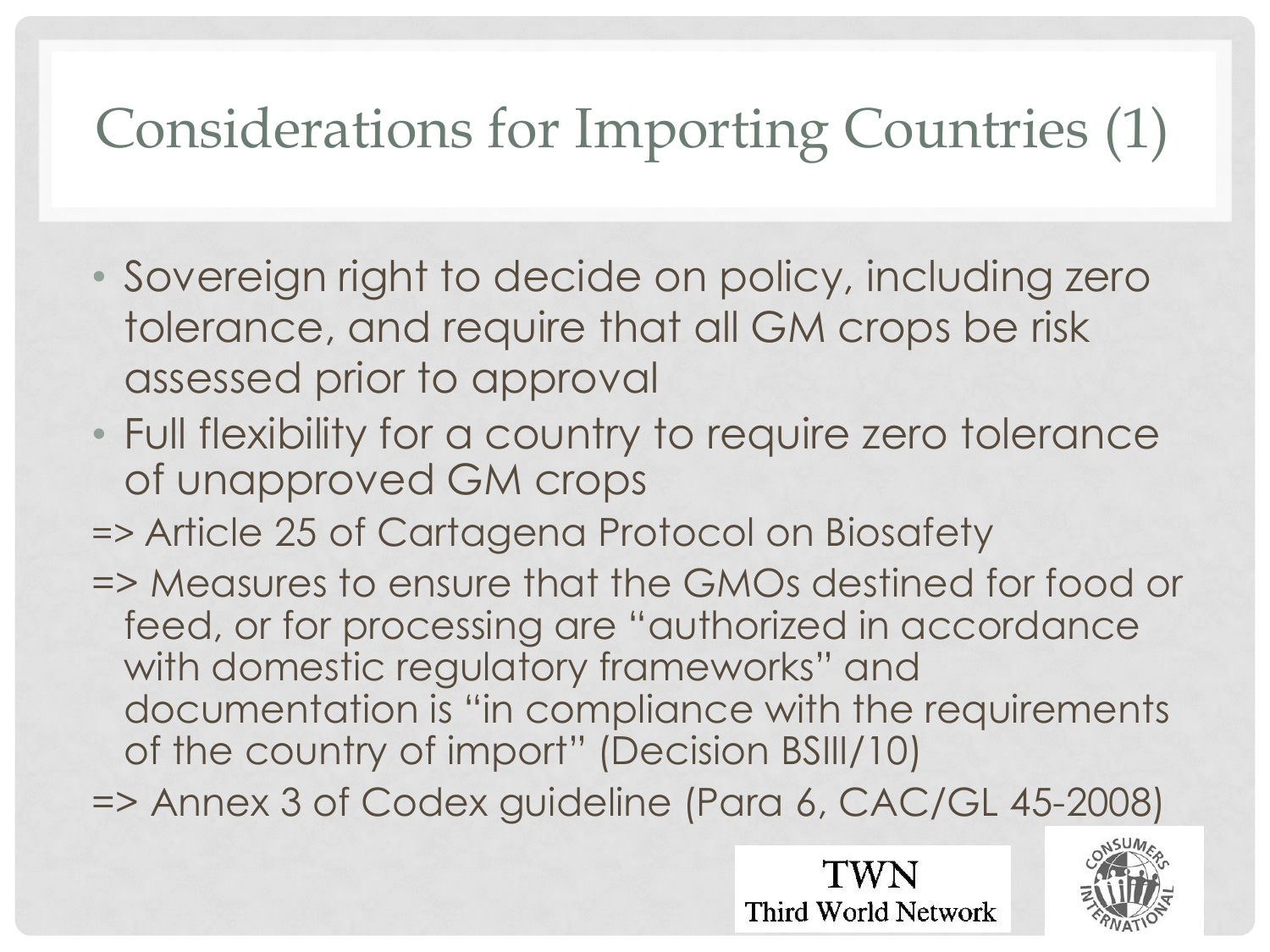# Considerations for Importing Countries (2)

- Conduct a safety assessment in accordance with Annex 3 of Codex Plant Guideline (CAC/GL 45-2008):
	- "Does not preclude national authorities from conducting a safety assessment according to the Codex Plant Guideline" Para 6
	- "countries can decide when and how to use Annex" Para 6
- Ensure capacity building for testing and detection
- Determine appropriate responses, initiate necessary action, including emergency measures
- => Article 17 of Cartagena Protocol on Biosafety
- May request source, to dispose, at own expense, of the LMO in question by repatriation or destruction
- => Article 25 of Cartagena Protocol